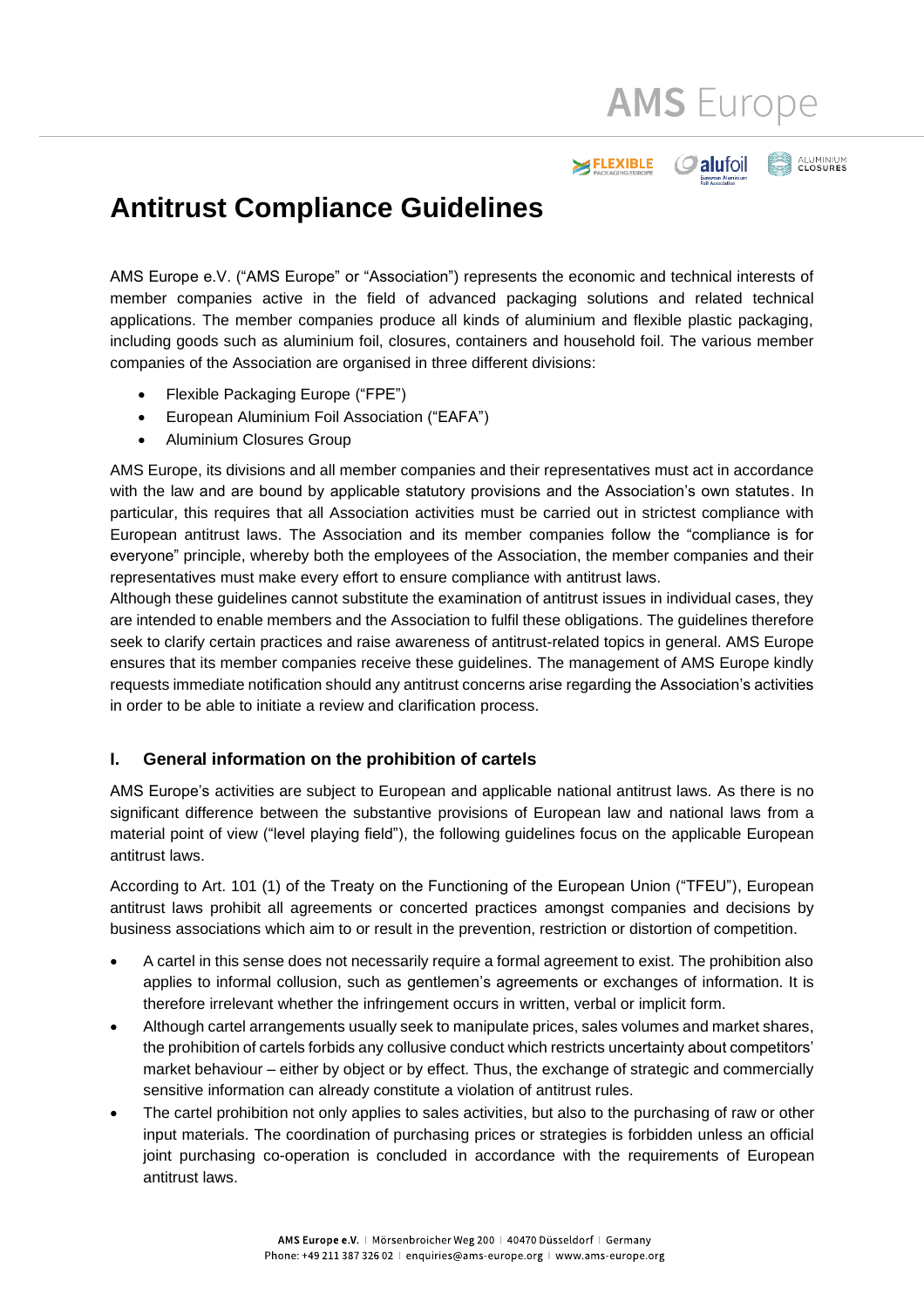- The applicability of antitrust rules is not contingent on the place of action. European antitrust rules apply wherever conduct influences trade between EU Member States.
- Furthermore, it is irrelevant whether a cartel agreement is implemented, whether the aim pursued by a collusion is achieved, or whether the infringement had any tangible outcome. The very attempt to restrict competition is prohibited.

An infringement of antitrust law has severe consequences for undertakings, associations and any individual person involved:

- Under European law, undertakings may be fined up to 10% of their annual group turnover generated in the last full financial year of the infringement.
- In applying EU antitrust laws, Member States can also enforce individual fines and even criminal sanctions against individuals involved in illegal activities.
- Infringements of competition regulations may also lead to damage claims by injured parties and to exclusion from public tenders.
- Finally, antitrust violations may lead to a loss of reputation for the undertakings involved as well as for the industry as a whole.

# **II. Antitrust rules for AMS Europe Activities**

#### **1. Association Meetings**

# **1.1. Prohibited and permitted topics during AMS Europe Meetings**

Competitors are, in principle, allowed to discuss the market situation and to exchange general industry information. However, this exchange must not lead to artificial market transparency or have any other adverse effect on competition between the companies involved.

Therefore, any coordination on the following topics is prohibited and must not be addressed on the occasion of AMS Europe meetings:

- **Prices** 
	- o Pricing, pricing strategies, price factors
	- o Product-related effects of cost increases on pricing at product level (e.g., agreement to pass on increases in raw material or energy prices or wages)
	- o Individual sales and payment terms, discounts, surcharges, bonuses etc.
- Customers/suppliers
	- o Sharing of markets or reference groups
	- o Protection of individual customer/supplier relationships, allocation of customers to certain suppliers (e.g., "preferred suppliers")
	- o Volume restrictions or allocation of certain supply quotas
	- o Boycotts or calls for boycott
- Corporate figures
	- $\circ$  Individual cost items, cost accounting formulae (product-related information on purchasing costs, production, inventories, sales figures, delivery times etc.)
	- o Product-related sales figures
	- o Lead times, capacity utilisation, stock levels, product-level order intake
- Future market behaviour, if not yet publicly known
	- $\circ$  Plans for expansion or reduction in capacity which allow conclusions to be drawn at product level
	- o Plans regarding research and development, investments, production, marketing or sales

In contrast, member companies may exchange information on the following topics: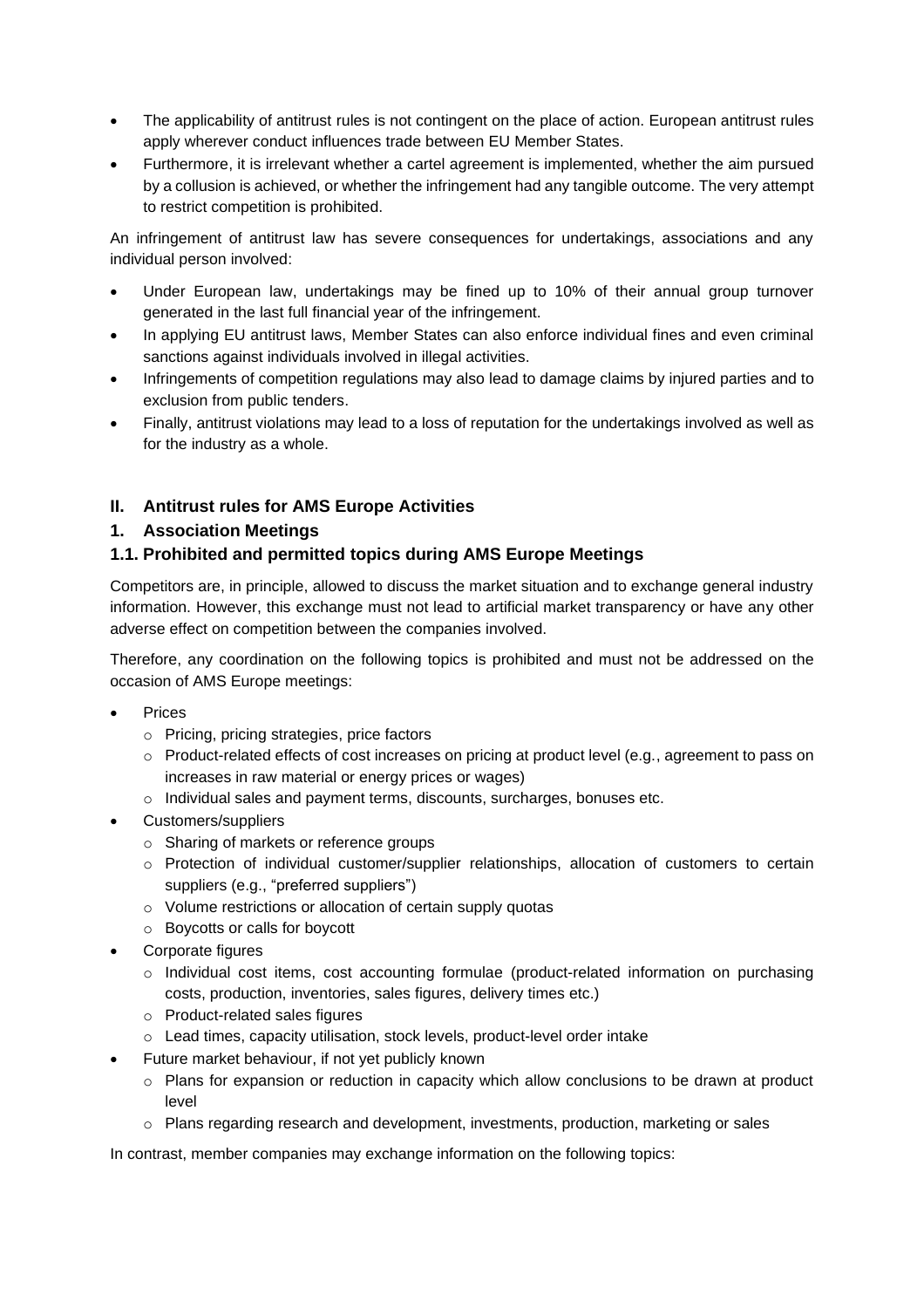- Information on past business development and expectations for the company as a whole or for entire business units on an aggregate basis, as long as it can be ensured that no conclusions can be drawn about individual products' current or future market position
- General data and information on the relevant markets or the economy as a whole which are publicly available
- Legislative or other initiatives and their effects on all member companies

Should any forbidden topics be mentioned either on or off the agenda, the meeting is to be stopped immediately and the process described in "Conducting AMS Europe meetings" shall apply.

# **1.2. Preparation of AMS Europe Meetings**

AMS Europe shall issue official meeting invitations including an agenda in a timely manner, where appropriate by email. When preparing the agenda, AMS Europe shall not include any items that are forbidden, questionable or misleading from an antitrust point of view.

AMS Europe and its member companies are obliged to review any meeting agenda before the start of the meeting and contact AMS Europe management if in doubt about the admissibility of a topic.

#### **1.3. Conducting AMS Europe Meetings**

Each AMS Europe meeting must be attended by at least one professional AMS Europe representative. AMS Europe shall additionally ensure the presence of an independent antitrust lawyer at all marketrelevant meetings. In consultation with the chair of the meeting, the AMS Europe representative shall ensure that the agenda is followed and shall take the minutes of the meeting. The chair of the meeting and the AMS Europe representative are responsible for making sure that the meeting is conducted in accordance with antitrust rules as set out in the agenda. However, in line with the "compliance is for everyone" principle, the member companies' representatives must also ensure continued compliance with antitrust rules.

Should a market report be conducted in the course of a meeting, the AMS Europe representative shall present AMS Europe's "Non-issues for Market Reports" prior to the market report.

The chair shall immediately stop the meeting should a topic with (potential) antitrust implications be raised (either on or off the agenda). In case of doubt, the topic will be deferred and AMS Europe management will be asked to assess its antitrust implications. A topic shall not be discussed until all antitrust implications have been clarified. Any changes to the agenda are to be recorded in the minutes. Such changes may not include any topics subject to antitrust rules. Again, in case of doubt, the topic shall first be assessed for antitrust implications and where no cause for concern is identified, it will be added to the agenda of the next regular meeting.

Every meeting participant is called upon to address all antitrust concerns immediately and openly during the meeting. If a questionable topic is not excluded from the discussion as a result of such concerns, the respective agenda item or, if necessary, the whole meeting must be suspended.

If the chair is unwilling to suspend the matter, simply abstaining from participating in the discussion does not suffice. Participants are required by law to actively distance themselves from any conduct which does not comply with antitrust law. Consequently, it is necessary to "stand up and leave" and to insist on this being noted in in the minutes. A participant's concern and the time at which they leave the meeting must be recorded in the minutes by AMS Europe's representative in any case.